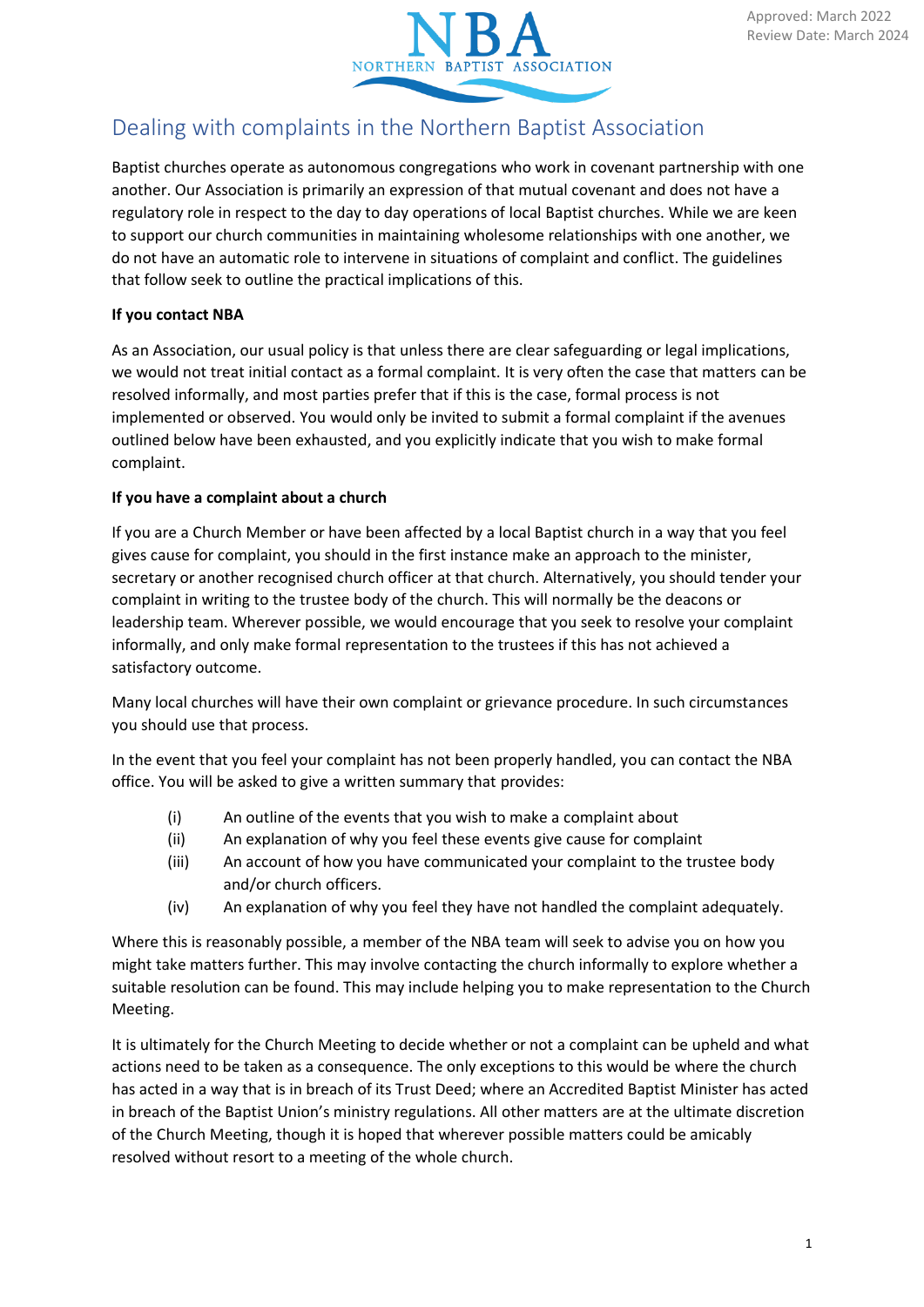#### **If you have a complaint about a minister**

If you believe you have reason to complain about a minister, it is important to firstly ascertain whether or not that individual is an Accredited Baptist Minister. Where a church has chosen to appoint a non-accredited minister, the Baptist Union and the Regional Association (NBA) have no direct jurisdiction over their conduct and behaviour. In the case of a non-accredited minister, you should follow the procedure outlined for complaints about a church.

If the minister is an Accredited Baptist Minister, you need to consider whether your complaint is in relation to their *competence* or *conduct.*

**Competence:** This refers to the minister's ability to perform their day to day duties in the local church. If your complaint arises from what you believe to be a failure to adequately do this, this is a local church matter, and again you should follow the procedure for a church complaint.

**Conduct:** This refers to a minister's behaviour and character. If you believe that a minister has acted in a way that is "unbecoming", (e.g. has acted violently or aggressively, made inappropriate sexual advances etc.) this would be a matter of conduct and should be reported to the Baptist Union's Ministries Team. NBA Regional Ministers act as local representatives of BUGB, so initial contact can be made through them. In the event that a Regional Minister is not available, you should contact the offices of the Baptist Union directly.

We recognise that the dividing line between competence and conduct may not always be clear and there may be some overlap between the two. If you are in any doubt contact a Regional Minister, or the offices of the Baptist Union, who will be able to advise you further. Please remember that our Union and Regional Associations only have direct jurisdiction over Accredited Baptist Ministers.

Please remember that a minister is first and foremost an individual, so before making a formal complaint, please try to resolve matters by seeking a personal meeting. We recognise that this might not always be possible, or you may feel uncomfortable doing so. If you feel you need to make a complaint to NBA, please make this in writing and, using the outline above, try to provide:

- (i) An outline of the events that you wish to make a complaint about
- (ii) An explanation of why you feel these events give cause for complaint
- (iii) An account of any attempts you have made to resolve this, and what the outcome of this has been.

#### **If you have concerns over a safeguarding matter**

If your reason for complaining also gives you cause to believe that young people or vulnerable adults may be at risk, you should immediately contact your church's safeguarding officer. This individual should be clearly identified by the church and their details on display in the premises in which you regularly meet. If you do not know who your Safeguarding Officer is, we would advise that you seek out this information irrespective of whether or not you are seeking to make a complaint at this time.